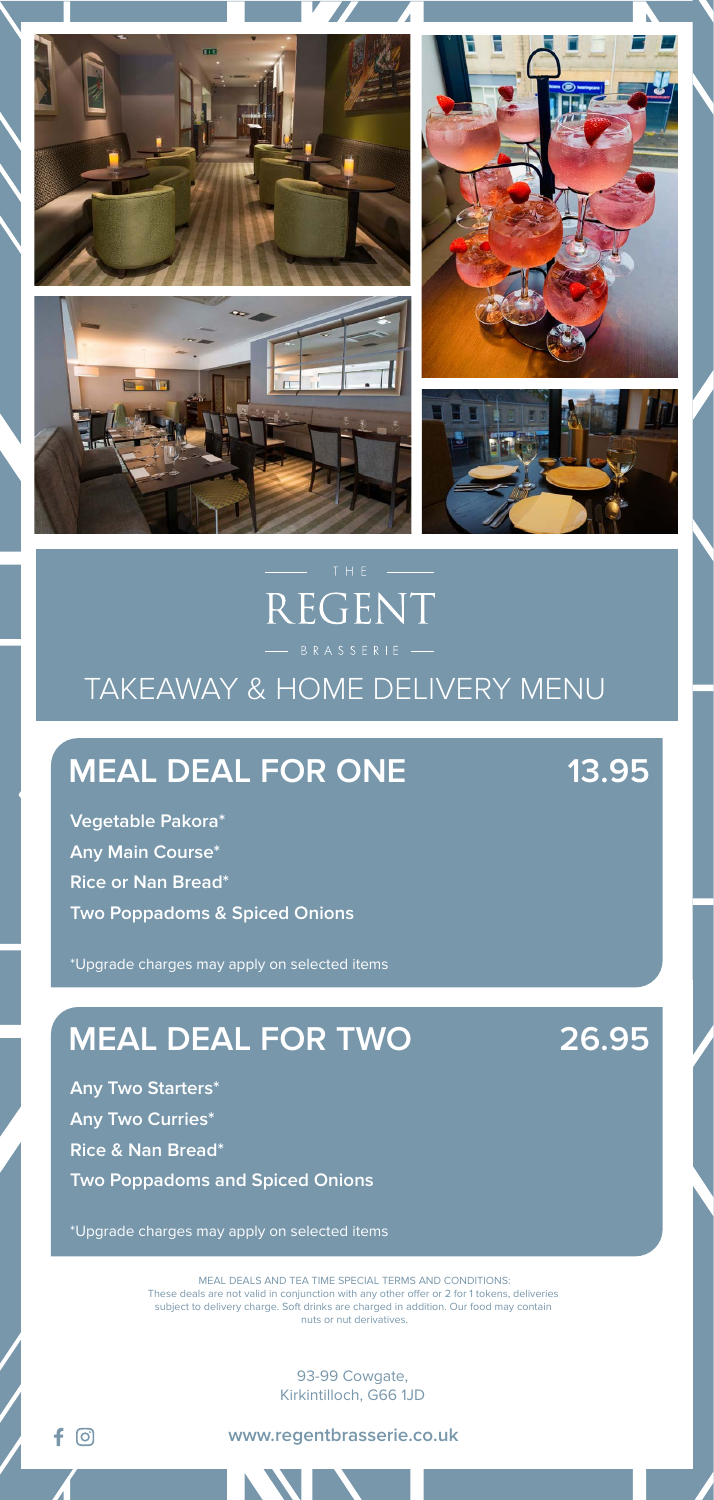#### **STARTERS**

| Haggis Pakora                                                                                              | 5.50 |
|------------------------------------------------------------------------------------------------------------|------|
| Vegetable Pakora                                                                                           | 4.75 |
| Chicken Pakora                                                                                             | 6.00 |
| Mushroom Pakora                                                                                            | 4.25 |
| Mixed Pakora<br>a medley of vegetable, chicken and mushroom pakora                                         | 5.50 |
| Onion Bhaji (original)                                                                                     | 4.75 |
| Chicken Chaat<br>chicken drumsticks swathed in sweet 'n' sour patia sauce                                  | 4.75 |
| <b>Garlic Mushrooms</b><br>choice mushrooms sautéed in a creamy garlic sauce                               | 4.25 |
| Poori<br>a light, thin, pan fried chapati stuffed with your choice of chicken,<br>mushroom or spicy prawns | 5.50 |
| Chicken Tikka Starter<br>a favourite from our tandoori selection served as a starter portion               | 6.00 |
| Lamb Tikka Starter<br>served as a starter portion                                                          | 6.95 |
| <b>Tandoori Mixed Starter</b><br>a starter sized medley                                                    | 7.50 |

#### **PUNJABI STARTERS**

| 5.50 |
|------|
| 6.00 |
| 6.00 |
| 6.00 |
| 5.50 |
| 7.00 |
|      |

#### **PUNJABI SPECIALS**

| <b>Punjabi Garlic Chilli</b><br>cooked in a secret family sauce, slightly spicy             | 10.95 |
|---------------------------------------------------------------------------------------------|-------|
| Lamb Chilli Ginger<br>a rich sauce with fresh cut ginger, chillies and onions               | 10.95 |
| King Prawn Sweet Chilli Tiger<br>succulent King Prawns cooked in a tangy sweet chilli sauce | 14.95 |

#### **VEGETARIAN DISHES**

| <b>Mixed Vegetable Curry</b><br>a fusion of Indian or European vegetables simmered in our<br>traditional curry sauce      |      |
|---------------------------------------------------------------------------------------------------------------------------|------|
| Mushroom Bhaji<br>mouth-watering mushrooms sautéed in a avoursome curry sauce                                             |      |
| Tarka Daal<br>wholesome lentils, fried onions and tomatoes cooked together and<br>tampered with red chilli and asafoetida |      |
| Aloo Saag<br>diced potato, cooked with spinach and flavoured with coriander                                               |      |
| <b>Bombay Potato</b><br>Indian style spicy potato                                                                         |      |
| Chana Aloo<br>chickpeas, potato and mushroom                                                                              |      |
| <b>Dhall Makani</b>                                                                                                       |      |
| Vegetarian Main Dish                                                                                                      | 6.95 |
| <b>Vegetarian Side Dish</b>                                                                                               | 4.95 |

#### **OLD FAVOURITES**

**Available in: Chicken Breast 9.50 • Chicken Tikka 10.50 • Lamb 11.50 • Prawn 8.95 • King Prawn 14.95 • Indian or European Vegetable 8.95**

**Royal Muglai Korma a sumptuously creamy sauce Ceylonese Korma**

**lashings of creamed coconut Creamy Tikka Masala**

**this unique, thick and creamy dish is prepared with ground cashew nuts, onions, peppers and fresh cream Traditional Curry Bhoona**

**a rich, flavoursome condensed sauce with ginger, garlic and tomatoes**

**Biryani (£1.25 extra) your choice, simmered in savoury rice, served with a separate curry sauce**

**Patia a tangy sweet 'n' sour sauce**

**Dhansac lashings of lentils with Eastern spices**

#### **HOUSE SPECIALITIES**

| Available in: Chicken Breast 9.95 · Chicken Tikka 10.50 · Lamb 11.50 ·<br>Prawn 8.95 • King Prawn 14.95 • Indian or European Vegetable 8.95                            |  |  |
|------------------------------------------------------------------------------------------------------------------------------------------------------------------------|--|--|
| Chasni<br>a light, smooth creamy sauce with a delicate twist of sweet 'n' sour<br>for those with a delicate palate                                                     |  |  |
| Nawabi<br>the meat is simmered in a karahi until lightly cooked then added to a tarka<br>base of fried onions, fried mushrooms, capsicums and tomatoes                 |  |  |
| Rogan Josh<br>a flavoursome fusion of tomatoes, paprika and host of spices create this<br>immensely popular dish                                                       |  |  |
| Karahi Bhoona<br>a host of spices sautéed in a rich tarka base with an abundance of<br>capsicums and onions                                                            |  |  |
| Jaipuri<br>a potent fusion of peppers, onions, ginger, garlic, green chillies and a touch<br>of coconut simmered in exotic jaipuri spices                              |  |  |
| South Indian Garlic Chilli<br>fancy something hot and spicy? This is the hot favourite!                                                                                |  |  |
| Malaider<br>spinach purée simmered with lashings of green chillies, garlic and a<br>flourish of fresh cream                                                            |  |  |
| Kerela Chilli<br>a patia base, with kali mirch and a touch of coconut - for those who like<br>it hotter, the green chillies do just the trick                          |  |  |
| Jalandhri<br>a simmering fusion of ginger, garlic, onions, peppers, coconut cream and<br>fresh herbs sautéed in a spicy chilli sauce                                   |  |  |
| Spicy Tikka Masala<br>a true Brasserie favourite. A mouth-watering blend with a rich exotic marinade<br>and hot spices cooked with peppers, onions and fresh coriander |  |  |
| Punjabi Pardesi<br>a delicious dish created by our chefs - spinach, onions and mushrooms,<br>simmered in a rich, ginger and garlic base                                |  |  |

#### **FOR THE CONNOISSEURS OF INDIAN FOOD**

| Chicken on the Bone<br>Cooked in a secret family recipe | 11.95 |
|---------------------------------------------------------|-------|
| Lamb on the Bone<br>Cooked in a secret family recipe    | 11.95 |
| Goat on the Bone<br>Cooked in a secret family recipe    | 11.95 |

#### **SIZZLING TANDOORI CUISINE**

| All tandoori items are served with rice, curry sauce and mixed seasonal<br>salad. A sauce from the house speciality section e.g masala, chasni, etc<br>may be ordered for an additional 95p. |       |
|----------------------------------------------------------------------------------------------------------------------------------------------------------------------------------------------|-------|
| Chicken Tikka<br>tender breast of chicken, marinated in our own special blend of<br>herbs and spices                                                                                         | 12.50 |
| Lamb Tikka<br>luscious lamb marinated in exotic spices                                                                                                                                       | 14.50 |
| <b>Shashlik</b><br>succulent chicken pieces barbecued with onions, capsicums and tomatoes                                                                                                    | 14.50 |
| Tandoori Jhinga<br>plump pacific king prawns given the tasty tandoori treatment                                                                                                              | 17.95 |
| Tandoori Mixed Platter<br>a medley of tandoori chicken, chicken tikka, lamb tikka, seekh kebab<br>and nan bread served with fried rice, curry sauce, and side salad                          | 17.95 |

No offers or promotional discounts, applicable with tandoori cuisine

#### **SUNDRIES & BREADS**

| 1.00 |
|------|
| 3.00 |
| 2.75 |
| 2.50 |
| 3.50 |
| 3.00 |
| 4.00 |
| 4.50 |
| 3.00 |
| 4.00 |
| 2.00 |
| 3.50 |
| 3.95 |
|      |